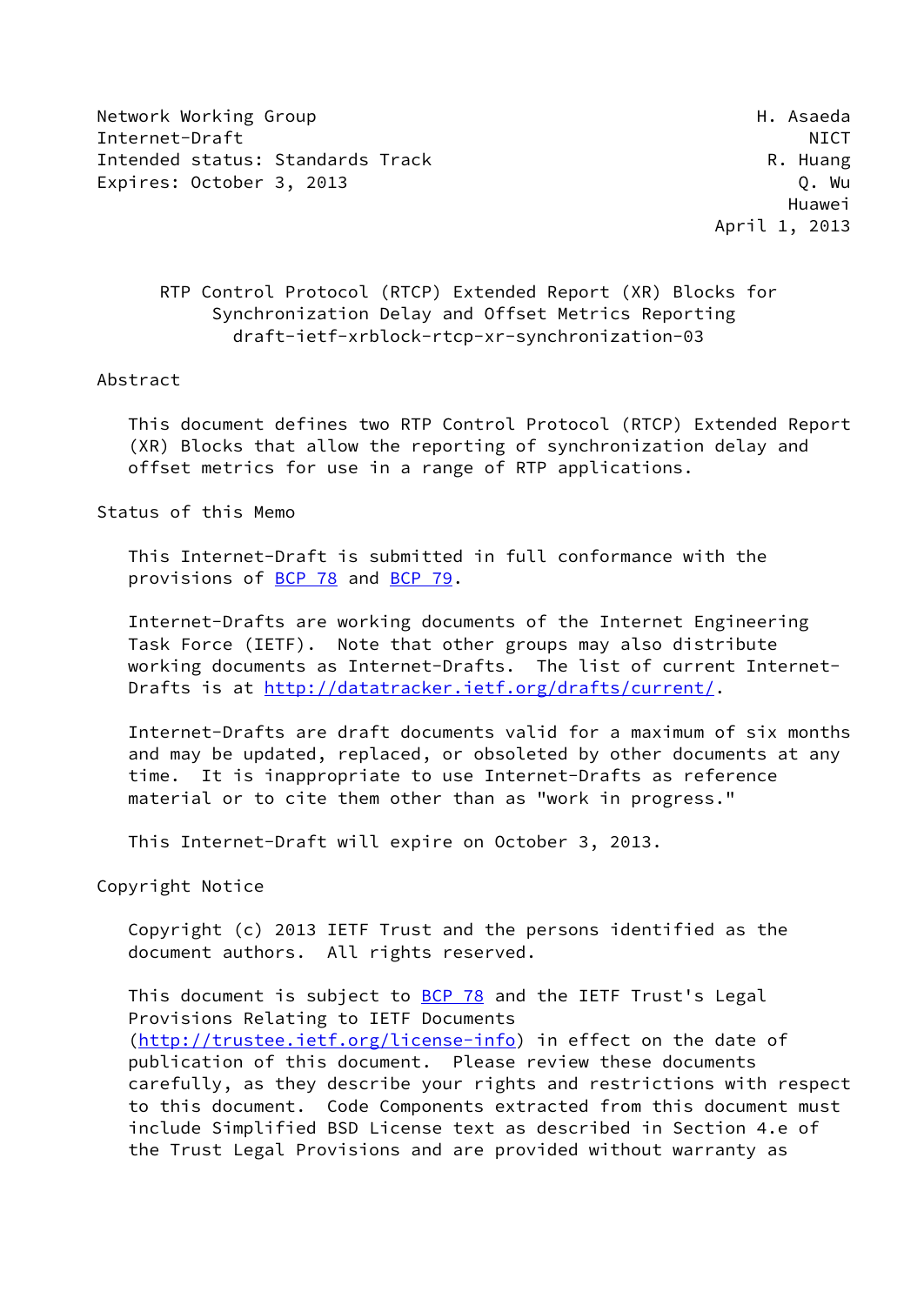| Internet-Draft | SDO Report Blocks | April 2013 |
|----------------|-------------------|------------|
|----------------|-------------------|------------|

described in the Simplified BSD License.

# Table of Contents

| 1.1.        | Synchronization Delay and Offset Metrics Reporting                       |  |
|-------------|--------------------------------------------------------------------------|--|
|             |                                                                          |  |
|             | 1.2. RTCP and RTCP XR Reports 3                                          |  |
|             | 1.3. Performance Metrics Framework 3                                     |  |
|             |                                                                          |  |
|             |                                                                          |  |
| 2.1.        |                                                                          |  |
|             | $\underline{3}$ . RTP Flows Initial Synchronization Delay Report Block 5 |  |
| 3.1.        | Metric Block Structure 5                                                 |  |
| 3.2.        | Definition of Fields in RTP Flow Initial                                 |  |
|             | Synchronization Delay Metrics Block $\cdots$ 6                           |  |
| 4.          | RTP Flows Synchronization Offset Metrics Block $\frac{7}{2}$             |  |
| 4.1.        |                                                                          |  |
| 4.2.        | Definition of Fields in RTP Flow General                                 |  |
|             | Synchronization Offset Metrics Block 8                                   |  |
| 5.          |                                                                          |  |
|             | $5.1$ . SDP rtcp-xr-attrib Attribute Extension 9                         |  |
|             |                                                                          |  |
| 6.          |                                                                          |  |
| 7.          |                                                                          |  |
| 8.          |                                                                          |  |
| 9.          |                                                                          |  |
| 9.1.        |                                                                          |  |
|             | 9.2. Informative References 12                                           |  |
| Appendix A. | Metrics represented using RFC6390 Template 12                            |  |
|             |                                                                          |  |
|             | B.1. draft-ietf-xrblock-rtcp-xr-syncronization-03 13                     |  |
|             | B.2. draft-ietf-xrblock-rtcp-xr-syncronization-02 13                     |  |
|             |                                                                          |  |
|             |                                                                          |  |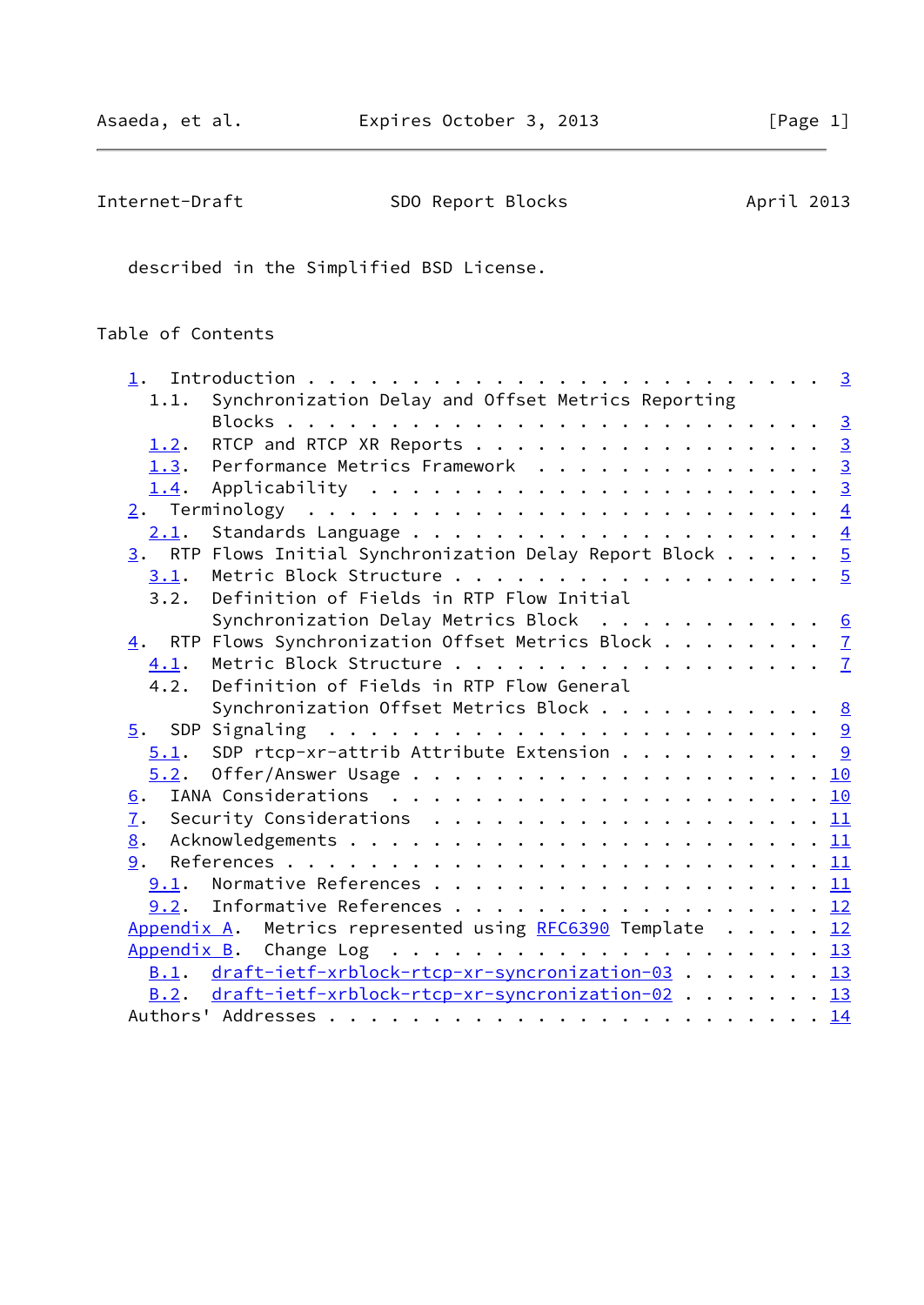Asaeda, et al. **Expires October 3, 2013** [Page 2]

<span id="page-2-1"></span>

Internet-Draft SDO Report Blocks April 2013

#### <span id="page-2-0"></span>[1](#page-2-0). Introduction

<span id="page-2-5"></span>[1.1](#page-2-5). Synchronization Delay and Offset Metrics Reporting Blocks

 This draft defines two new block types to augment those defined in [\[RFC3611](https://datatracker.ietf.org/doc/pdf/rfc3611)], for use in a range of RTP applications.

 The first new block type supports reporting of Initial Synchronization Delay to establish multimedia session. Information is recorded about time difference between the start of RTP sessions and the time the RTP receiver acquires all components of RTP sessions in the multimedia session [[RFC6051](https://datatracker.ietf.org/doc/pdf/rfc6051)].

 The second new block type supports reporting of the relative synchronization offset time of two arbitrary streams (e.g., between audio and video streams), with the same RTCP CNAME included in RTCP SDES packets [\[RFC3550](https://datatracker.ietf.org/doc/pdf/rfc3550)].

 These metrics belong to the class of transport level metrics defined in [[RFC6792\]](https://datatracker.ietf.org/doc/pdf/rfc6792).

<span id="page-2-2"></span>[1.2](#page-2-2). RTCP and RTCP XR Reports

The use of RTCP for reporting is defined in [\[RFC3550](https://datatracker.ietf.org/doc/pdf/rfc3550)]. [\[RFC3611](https://datatracker.ietf.org/doc/pdf/rfc3611)] defined an extensible structure for reporting using an RTCP Extended Report (XR). This document defines a new Extended Report block for use with [\[RFC3550](https://datatracker.ietf.org/doc/pdf/rfc3550)] and [\[RFC3611](https://datatracker.ietf.org/doc/pdf/rfc3611)].

<span id="page-2-3"></span>[1.3](#page-2-3). Performance Metrics Framework

The RTP Monitoring Architectures [\[RFC6792](https://datatracker.ietf.org/doc/pdf/rfc6792)] provides guideline for reporting block format using RTCP XR. The new report block described in this memo is in compliance with the monitoring architecture specified in [\[RFC6792](https://datatracker.ietf.org/doc/pdf/rfc6792)].

<span id="page-2-4"></span>[1.4](#page-2-4). Applicability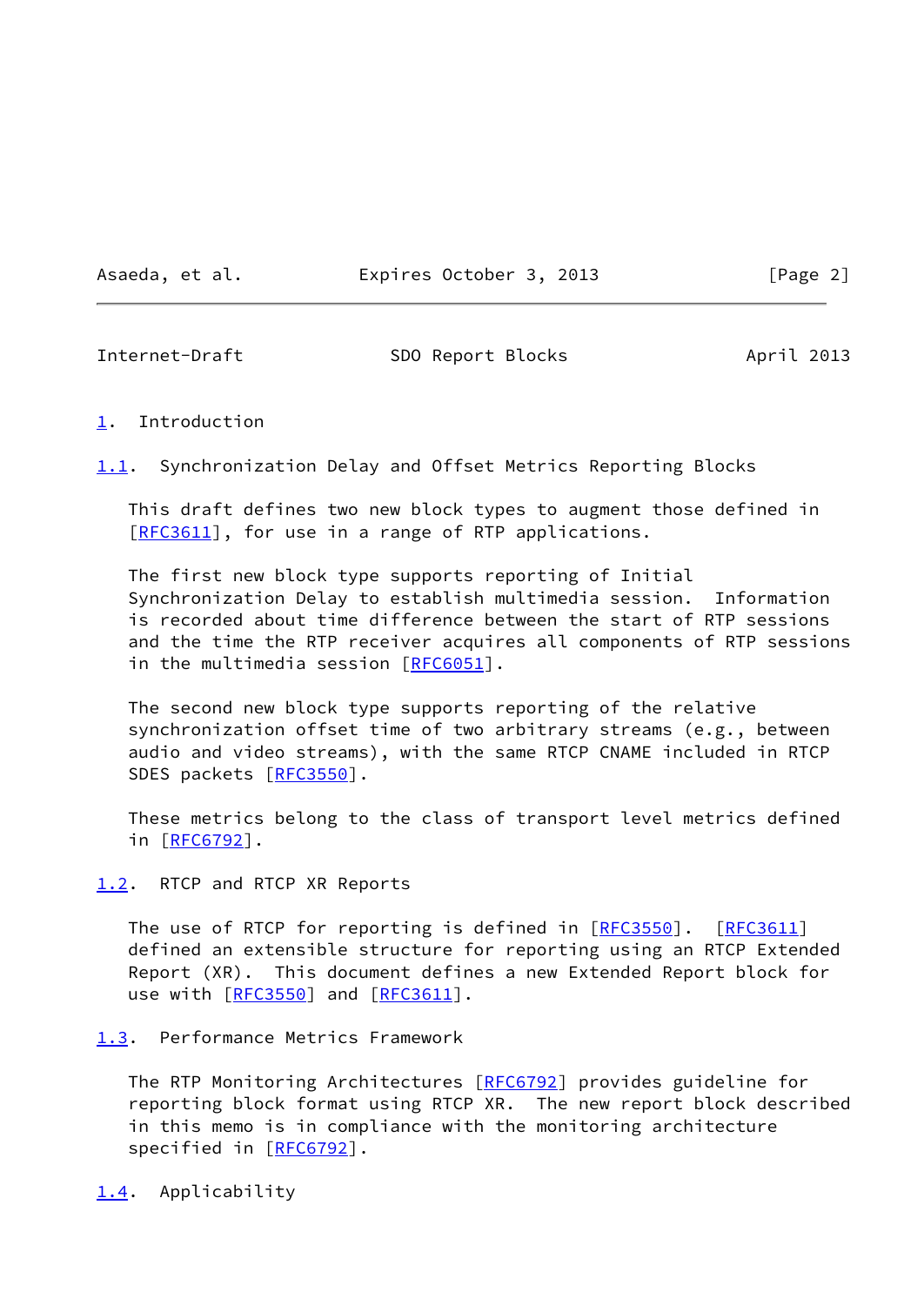When joining each session in layered video sessions [\[RFC6190](https://datatracker.ietf.org/doc/pdf/rfc6190)] or the multimedia session, a receiver may not synchronize playout across the multimedia session or layered video session until RTCP SR packets have been received on all components of RTP sessions. The component RTP session are referred to as each RTP session for each media type in multimedia session or separate RTP session for each layer in the layered video session. For multicast session, the initial synchronization delay metric varies with the session bandwidth, the number of members, and the number of senders in the session. The RTP flow Initial synchronization delay block defined in this document can be used to report such metric, i.e., the initial synchronization

| Asaeda, et al. | Expires October 3, 2013 | [Page 3] |
|----------------|-------------------------|----------|
|----------------|-------------------------|----------|

<span id="page-3-0"></span>Internet-Draft SDO Report Blocks April 2013

 delay to receive all the RTP streams belonging to the same multimedia session or layered video session. In the absence of packet loss, the initial synchronization delay equals to the average time taken to receive the first RTCP packet in the RTP session with the longest RTCP reporting interval. In the presence of packet loss, the media synchronization should rely on the in-band mapping of RTP and NTP- format timestamps [[RFC6051](https://datatracker.ietf.org/doc/pdf/rfc6051)] or wait until the reporting interval has passed, and the next RTCP SR packet is sent.

 Receivers of the RTP flow initial synchronization delay block could use this metric to compare with targets (i.e., Service Level Agreement or thresholds of the system) to help ensure the quality of real-time application performance.

 In an RTP multimedia session, there can be an arbitrary number of streams carried in different RTP sessions, with the same RTCP CNAME. These streams may be not synchronized with each other. For example, one audio stream and one video stream belong to the same session, and the audio stream is transmitted lagging behind video stream for multiple tens of milliseconds [[TR-126](#page-12-3)]. The RTP Flows Synchronization Offset block can be used to report such synchronization offset between video stream and audio stream. This block is also applied to the case where an RTP session can contain media streams with media from multiple media types. The metrics defined in the RTP flows synchronization Offset block can be used by network manager for trouble shooting and dealing with user experience issues.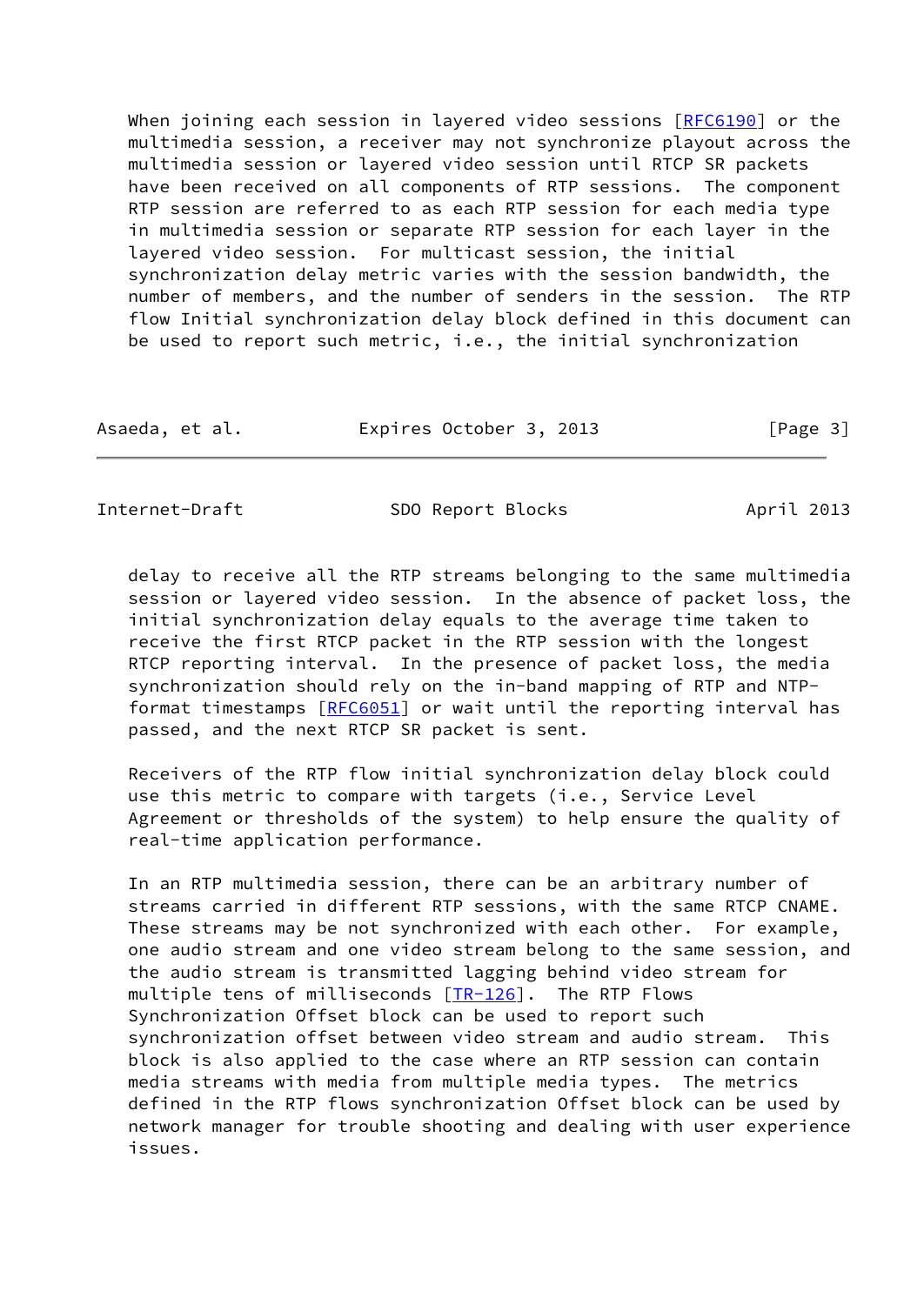## <span id="page-4-0"></span>[2](#page-4-0). Terminology

<span id="page-4-1"></span>[2.1](#page-4-1). Standards Language

 The key words "MUST", "MUST NOT", "REQUIRED", "SHALL", "SHALL NOT", "SHOULD", "SHOULD NOT", "RECOMMENDED", "MAY", and "OPTIONAL" in this document are to be interpreted as described in [RFC 2119 \[RFC2119](https://datatracker.ietf.org/doc/pdf/rfc2119)].

In addition, the following terms are defined:

Initial Synchronization Delay:

 A multimedia session comprises a set of concurrent RTP sessions among a common group of participants, using one RTP session for each media type. The initial synchronization Delay is the average time for receiver to synchronize all components of a multimedia session [[RFC6051\]](https://datatracker.ietf.org/doc/pdf/rfc6051).

| Asaeda, et al. | Expires October 3, 2013 | [Page 4] |
|----------------|-------------------------|----------|
|----------------|-------------------------|----------|

<span id="page-4-3"></span>Internet-Draft SDO Report Blocks April 2013

Synchronization Offset:

 Synchronization between two media streams must be maintained to ensure satisfactory QoE. Two media streams can be of the same or different media type belonging to one RTP session or in different media types belonging to one multimedia session. The Synchronization Offset is the relative time difference of the two media streams that need to be synchronized.

<span id="page-4-2"></span>[3](#page-4-2). RTP Flows Initial Synchronization Delay Report Block

 This block is sent by RTP receivers and reports Initial synchronization delay beyond the information carried in the standard RTCP packet format. Information is recorded about time difference between the start of multimedia session and the time when the RTP receiver acquires all components of RTP sessions [\[RFC6051](https://datatracker.ietf.org/doc/pdf/rfc6051)] measured at the receiving end of RTP stream.

 Instances of this Block refer by Synchronization source (SSRC) to the separate auxiliary Measurement Information block [\[RFC6776](https://datatracker.ietf.org/doc/pdf/rfc6776)] which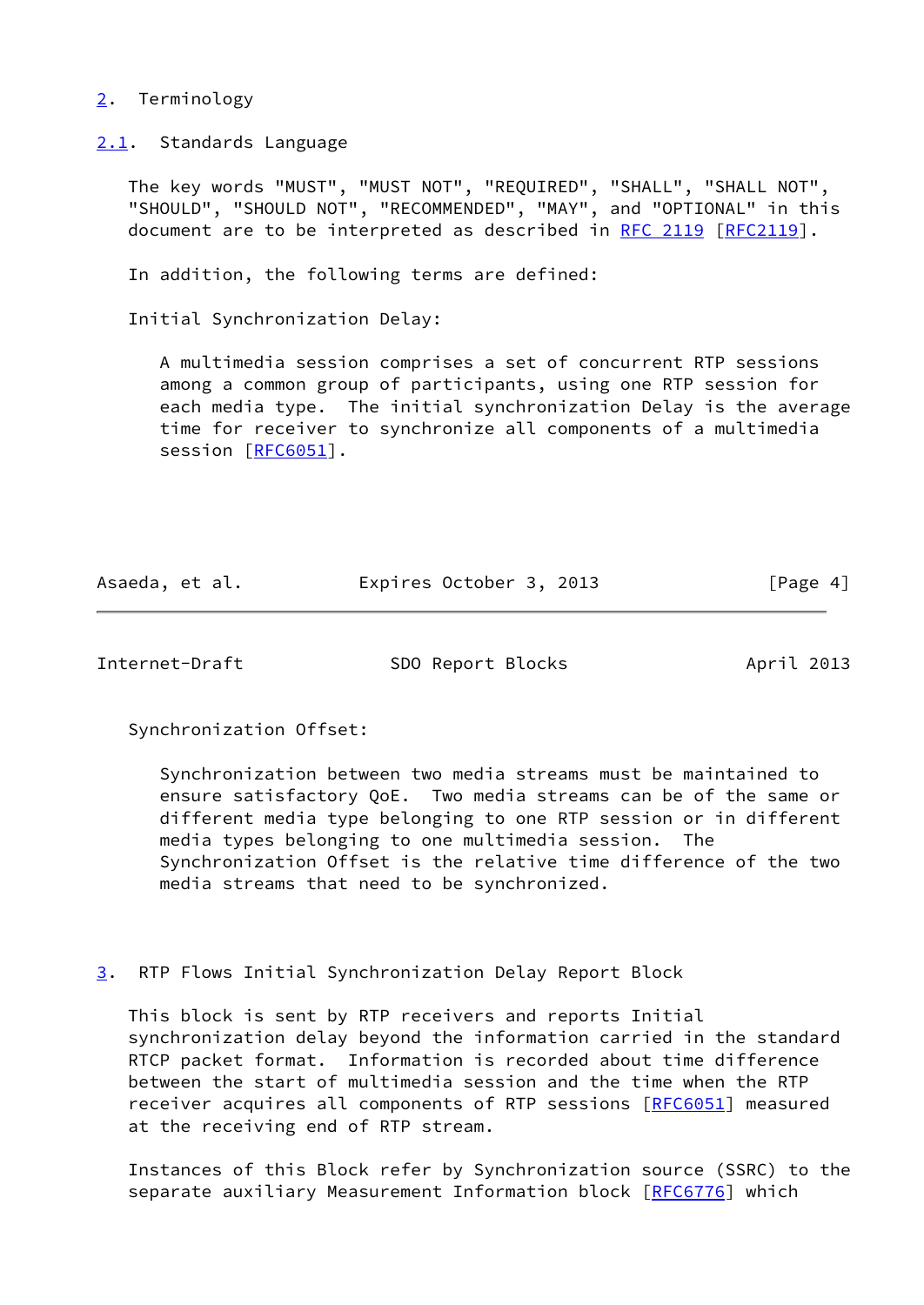describes measurement periods in use (see [\[RFC6776\] section](https://datatracker.ietf.org/doc/pdf/rfc6776#section-4.2) 4.2). This metrics block relies on the measurement period in the Measurement Information block indicating the span of the report and SHOULD be sent in the same compound RTCP packet as the measurement information block. If the measurement period is not received in the same compound RTCP packet as this Block, this Block MUST be discarded.

<span id="page-5-0"></span>[3.1](#page-5-0). Metric Block Structure

 The RTP Flows Initial Synchronization Delay Report Block has the following format:

0 1 2 3 0 1 2 3 4 5 6 7 8 9 0 1 2 3 4 5 6 7 8 9 0 1 2 3 4 5 6 7 8 9 0 1 +-+-+-+-+-+-+-+-+-+-+-+-+-+-+-+-+-+-+-+-+-+-+-+-+-+-+-+-+-+-+-+-+ BT=RFISD | I | Reserved | Block length=2 +-+-+-+-+-+-+-+-+-+-+-+-+-+-+-+-+-+-+-+-+-+-+-+-+-+-+-+-+-+-+-+-+ SSRC of Source +-+-+-+-+-+-+-+-+-+-+-+-+-+-+-+-+-+-+-+-+-+-+-+-+-+-+-+-+-+-+-+-+ Initial Synchronization Delay +-+-+-+-+-+-+-+-+-+-+-+-+-+-+-+-+-+-+-+-+-+-+-+-+-+-+-+-+-+-+-+-+

| Asaeda, et al. | Expires October 3, 2013 | [Page 5] |
|----------------|-------------------------|----------|
|----------------|-------------------------|----------|

<span id="page-5-1"></span>Internet-Draft SDO Report Blocks April 2013

<span id="page-5-2"></span>[3.2](#page-5-2). Definition of Fields in RTP Flow Initial Synchronization Delay Metrics Block

Block type (BT): 8 bits

 The RTP Flows Initial Synchronization Delay Report Block is identified by the constant <RFISD>.

Interval Metric Flag (I): 2 bits

 This field is used to indicate whether the Burst/Gap Discard Summary Statistics metrics are Sampled, Interval or Cumulative metrics:

I=10: Interval Duration - the reported value applies to the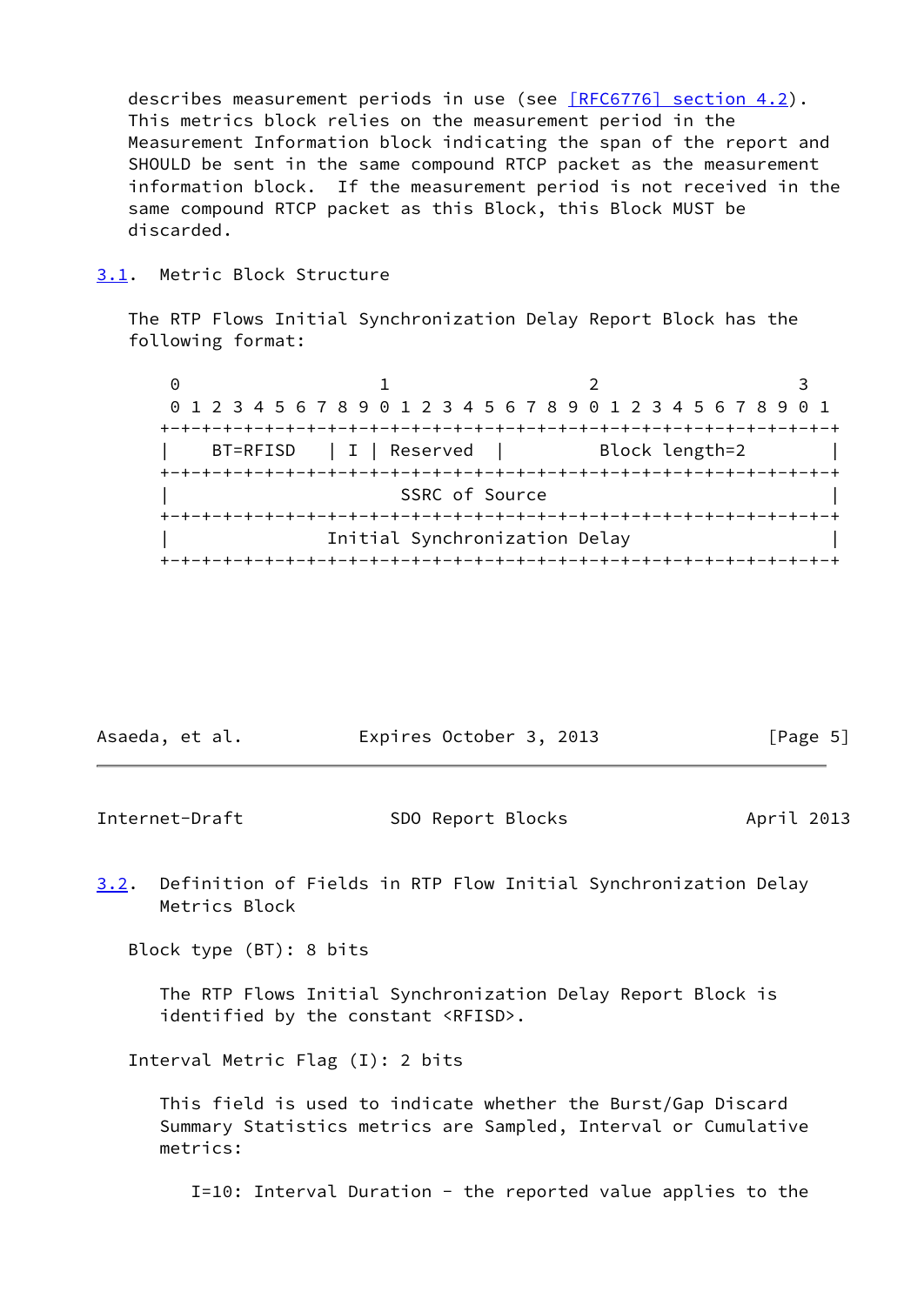most recent measurement interval duration between successive metrics reports. I=11: Cumulative Duration - the reported value applies to the accumulation period characteristic of cumulative measurements. I=01: Sampled Value - the reported value is a sampled instantaneous value.

 In this document, the value I=00 is the reserved value and MUST NOT be used.

Reserved: 6 bits

 This field is reserved for future definition. In the absence of such a definition, the bits in this field MUST be set to zero and MUST be ignored by the receiver.

Block length: 16 bits

 The constant 2, in accordance with the definition of this field in Section [3 of RFC 3611](https://datatracker.ietf.org/doc/pdf/rfc3611#section-3) [\[RFC3611](https://datatracker.ietf.org/doc/pdf/rfc3611)].

SSRC of source: 32 bits

 The SSRC of the media source SHALL be set to the value of the SSRC identifier carried in any arbitrary component of RTP sessions belonging to the same multimedia session.

Initial Synchronization Delay: 32 bits

 The average delay, expressed in units of 1/65536 seconds, from the beginning of multimedia session [[RFC6051\]](https://datatracker.ietf.org/doc/pdf/rfc6051) to the time when RTCP packets are received on all of the components RTP sessions. It is

| Asaeda, et al. | Expires October 3, 2013 | [Page 6] |
|----------------|-------------------------|----------|
|----------------|-------------------------|----------|

<span id="page-6-0"></span>Internet-Draft SDO Report Blocks April 2013

 recommended that the beginning of multimedia session is chosen as the time when the receiver has joined the first RTP session of the multimedia session. The value of the initial synchronization delay is calculated based on received RTCP SR packets or the RTP header extension containing in-band mapping of RTP and NTP-format timestamps [[RFC6051](https://datatracker.ietf.org/doc/pdf/rfc6051)]. If there is no packet loss, the initial synchronization delay is expected to be equal to the average time taken to receive the first RTCP packet in the RTP session with the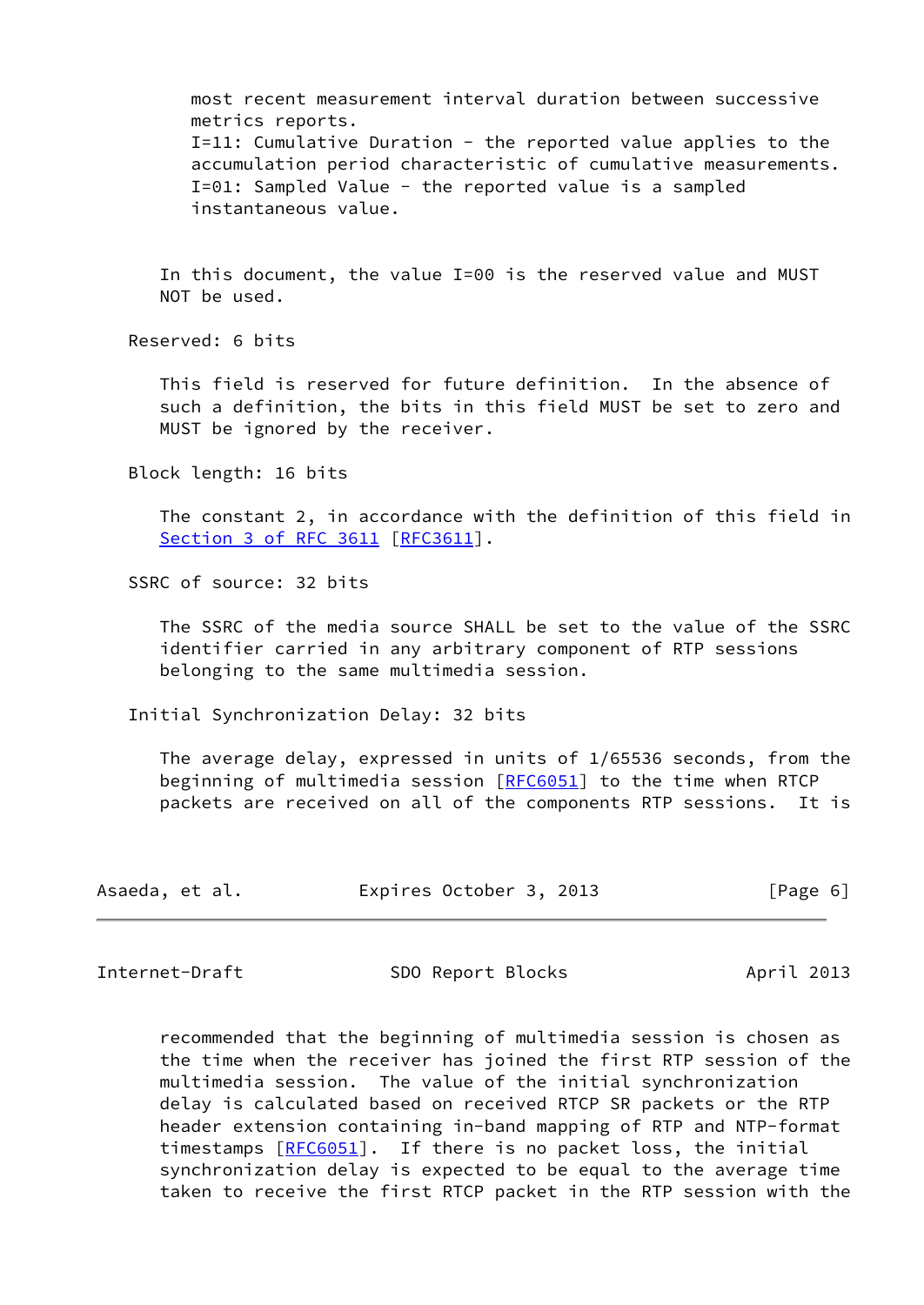longest RTCP reporting interval or the average time taken to receive the first RTP header extension containing in-band mapping of RTP and NTP- format timestamps.

 If the measurement is unavailable, the value of this field with all bits set to 1 MUST be reported.

#### <span id="page-7-0"></span>[4](#page-7-0). RTP Flows Synchronization Offset Metrics Block

 In the RTP multimedia sessions or one RTP session, there can be an arbitrary number of Media streams and each media stream (e.g., audio stream or video stream) is sent in a separate RTP stream. In case of one RTP session, each media stream or each medium uses different SSRC. The receiver associates RTP streams to be synchronized by means of RTCP CNAME contained in the RTCP Source Description (SDES) packets [\[RFC3550](https://datatracker.ietf.org/doc/pdf/rfc3550)].

 This block is sent by RTP receivers and reports synchronization offset of two arbitrary RTP streams that needs to be synchronized in the RTP multimedia session. Information is recorded about the relative average time difference between two arbitrary RTP streams with the same CNAME and measured at the receiving end of RTP stream.

 Instances of this Block refer by Synchronization source (SSRC) to the separate auxiliary Measurement Information block [\[RFC6776](https://datatracker.ietf.org/doc/pdf/rfc6776)] which describes measurement periods in use (see  $[REC6776]$  section 4.2). This metrics block relies on the measurement period in the Measurement Information block indicating the span of the report and SHOULD be sent in the same compound RTCP packet as the measurement information block. If the measurement period is not received in the same compound RTCP packet as this Block, this Block MUST be discarded.

<span id="page-7-1"></span>[4.1](#page-7-1). Metric Block Structure

 The RTP Flow General Synchronization Offset Report Block has the following format:

<span id="page-7-2"></span>

| Asaeda, et al. | Expires October 3, 2013 | [Page 7]   |
|----------------|-------------------------|------------|
| Internet-Draft | SDO Report Blocks       | April 2013 |
| $\Theta$       |                         |            |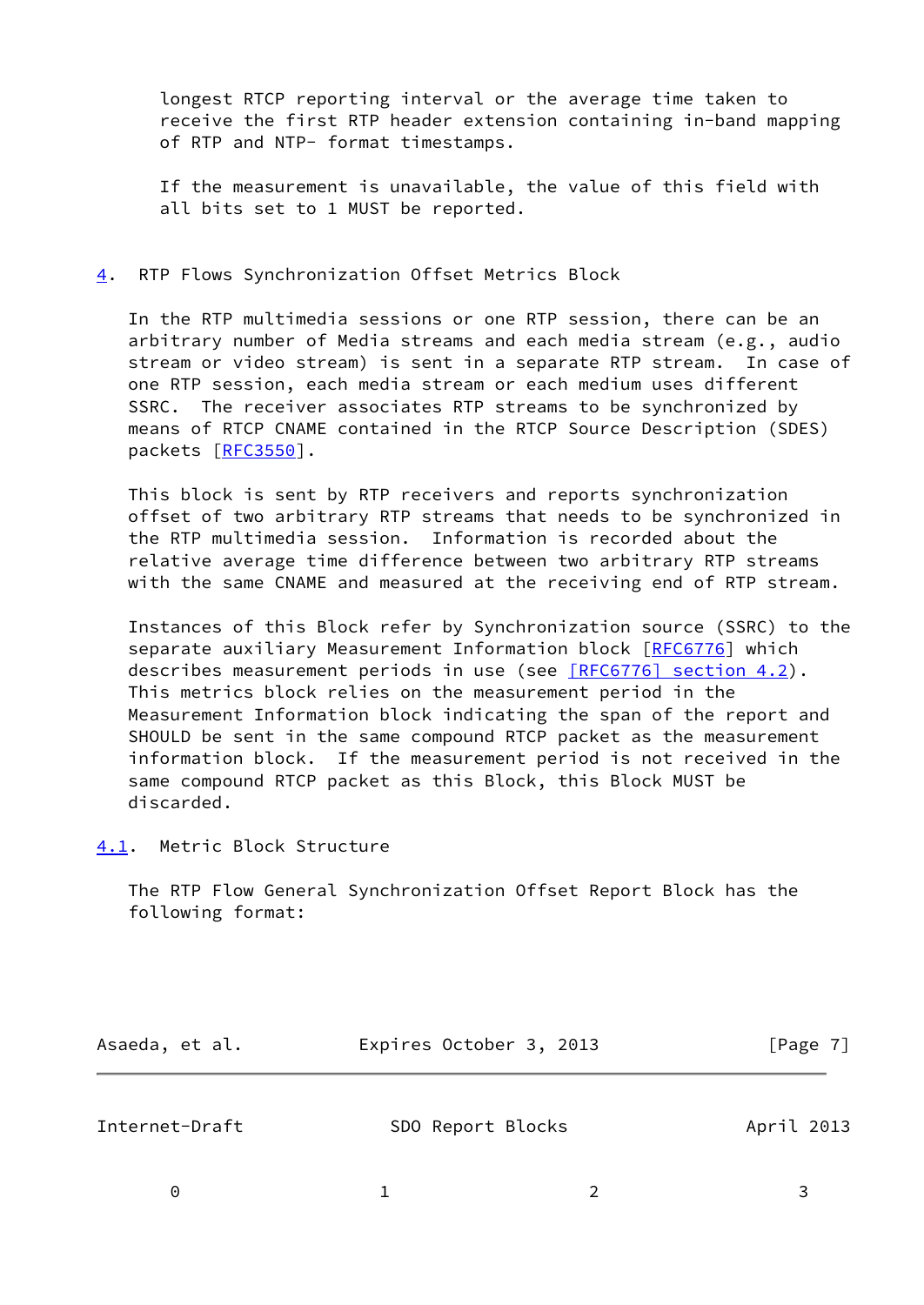| 0 1 2 3 4 5 6 7 8 9 0 1 2 3 4 5 6 7 8 9 0 1 2 3 4 5 6 7 8 9 |                                                |
|-------------------------------------------------------------|------------------------------------------------|
|                                                             |                                                |
| $  I  $ Reserved $ $<br>BT=RFS0                             | Block length=4                                 |
|                                                             |                                                |
| SSRC of source                                              |                                                |
|                                                             |                                                |
| Synchronization Offset, most significant word               |                                                |
|                                                             |                                                |
|                                                             | Synchronization Offset, least significant word |
|                                                             |                                                |

<span id="page-8-0"></span>[4.2](#page-8-0). Definition of Fields in RTP Flow General Synchronization Offset Metrics Block

Block type (BT): 8 bits

 The RTP Flow General Synchronization Offset Report Block is identified by the constant <RFSO>.

Interval Metric Flag (I): 2 bits

 This field is used to indicate whether the Burst/Gap Discard Summary Statistics metrics are Sampled, Interval or Cumulative metrics:

 I=10: Interval Duration - the reported value applies to the most recent measurement interval duration between successive metrics reports. I=11: Cumulative Duration - the reported value applies to the accumulation period characteristic of cumulative measurements. I=01: Sampled Value - the reported value is a sampled instantaneous value.

 In this document, the value I=00 is the reserved value and MUST NOT be used.

Reserved: 6 bits

 This field is reserved for future definition. In the absence of such a definition, the bits in this field MUST be set to zero and MUST be ignored by the receiver.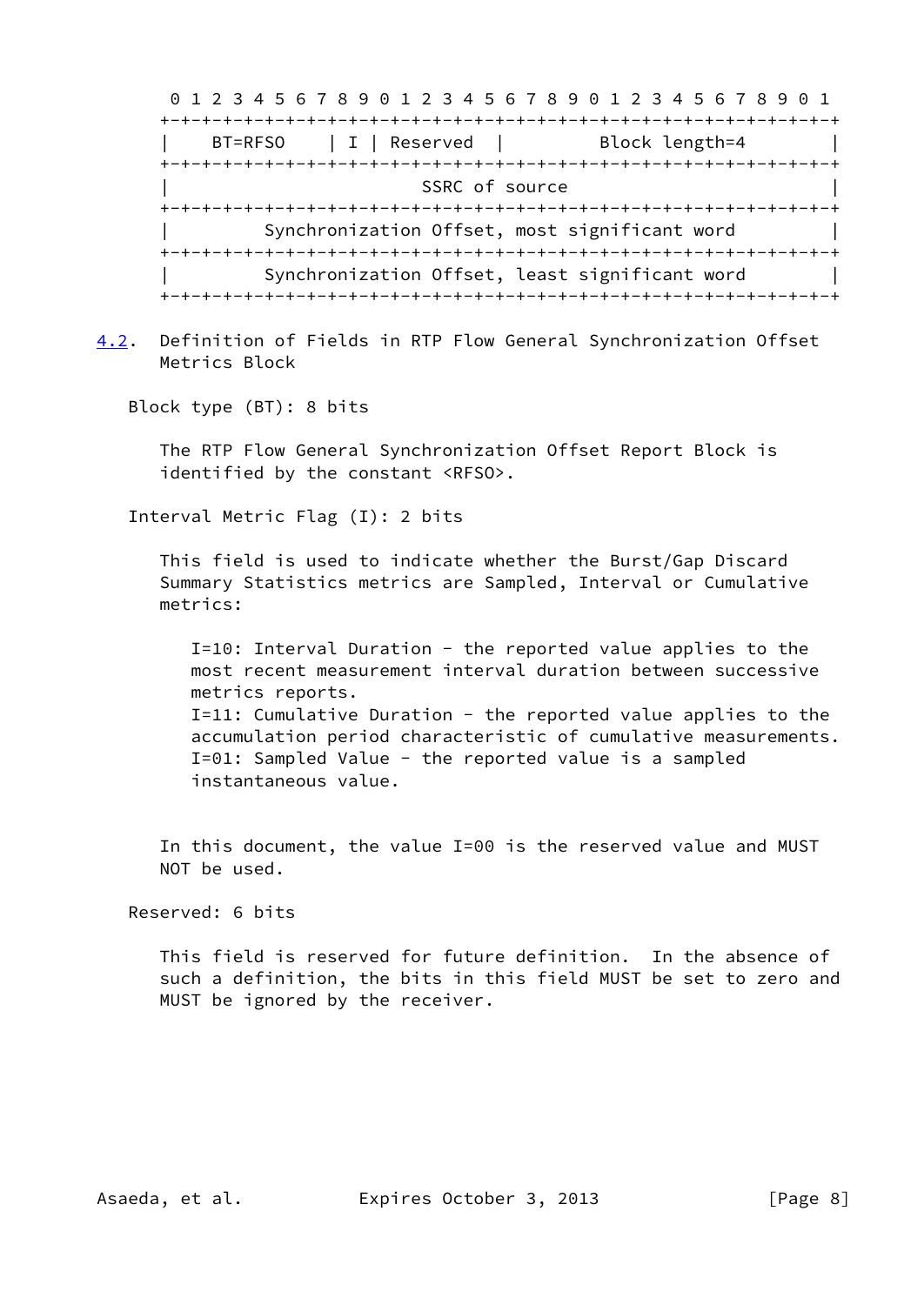<span id="page-9-1"></span>Internet-Draft SDO Report Blocks April 2013

Block length: 16 bits

 The constant 3, in accordance with the definition of this field in Section [3 of RFC 3611](https://datatracker.ietf.org/doc/pdf/rfc3611#section-3) [\[RFC3611](https://datatracker.ietf.org/doc/pdf/rfc3611)].

SSRC of Source: 32 bits

 The SSRC of the media source SHALL be set to the value of the SSRC identifier of the reporting RTP stream to which the XR relates.

Synchronization Offset: 64 bits

 The synchronization offset of two arbitrary RTP streams with the common CNAME. The calculation of Synchronization Offset is similar to Difference D calculation in the [RFC3550](https://datatracker.ietf.org/doc/pdf/rfc3550). That is to say, if Si is the NTP timestamp from the reporting RTP packet i, and Ri is the time of arrival in NTP timestamp units for reporting RTP packet i, Sj is the NTP timestamp from the reference RTP packet j, and Rj is the time of arrival in NTP timestamp units for reference RTP packet j, then the value of the synchronization offset D may be expressed as

$$
D(i,j) = (Rj - Ri) - (Sj - Si) = (Rj - Sj) - (Ri - Si)
$$

 If in-band delivery of NTP-format timestamps is supported [[RFC6051\]](https://datatracker.ietf.org/doc/pdf/rfc6051), Si and Sj should be obtained directly from the RTP packets where NTP timestamps are available. If not, Si and Sj should be calculated from their corresponding RTP timestamps. The value of the synchronization offset is represented using a 64-bit unsigned NTP-format timestamp as defined in [\[RFC5905](https://datatracker.ietf.org/doc/pdf/rfc5905)], which is 64-bit unsigned fixed-point number with the integer part in the first 32 bits and the fractional part in the last 32 bits.

 If the measurement is unavailable, the value of this field with all bits set to 1 MUST be reported.

<span id="page-9-0"></span>[5](#page-9-0). SDP Signaling

 [RFC3611] defines the use of SDP (Session Description Protocol) [\[RFC4566](https://datatracker.ietf.org/doc/pdf/rfc4566)] for signaling the use of XR blocks. XR blocks MAY be used without prior signaling.

<span id="page-9-2"></span>[5.1](#page-9-2). SDP rtcp-xr-attrib Attribute Extension

Two new parameters are defined for the two report blocks defined in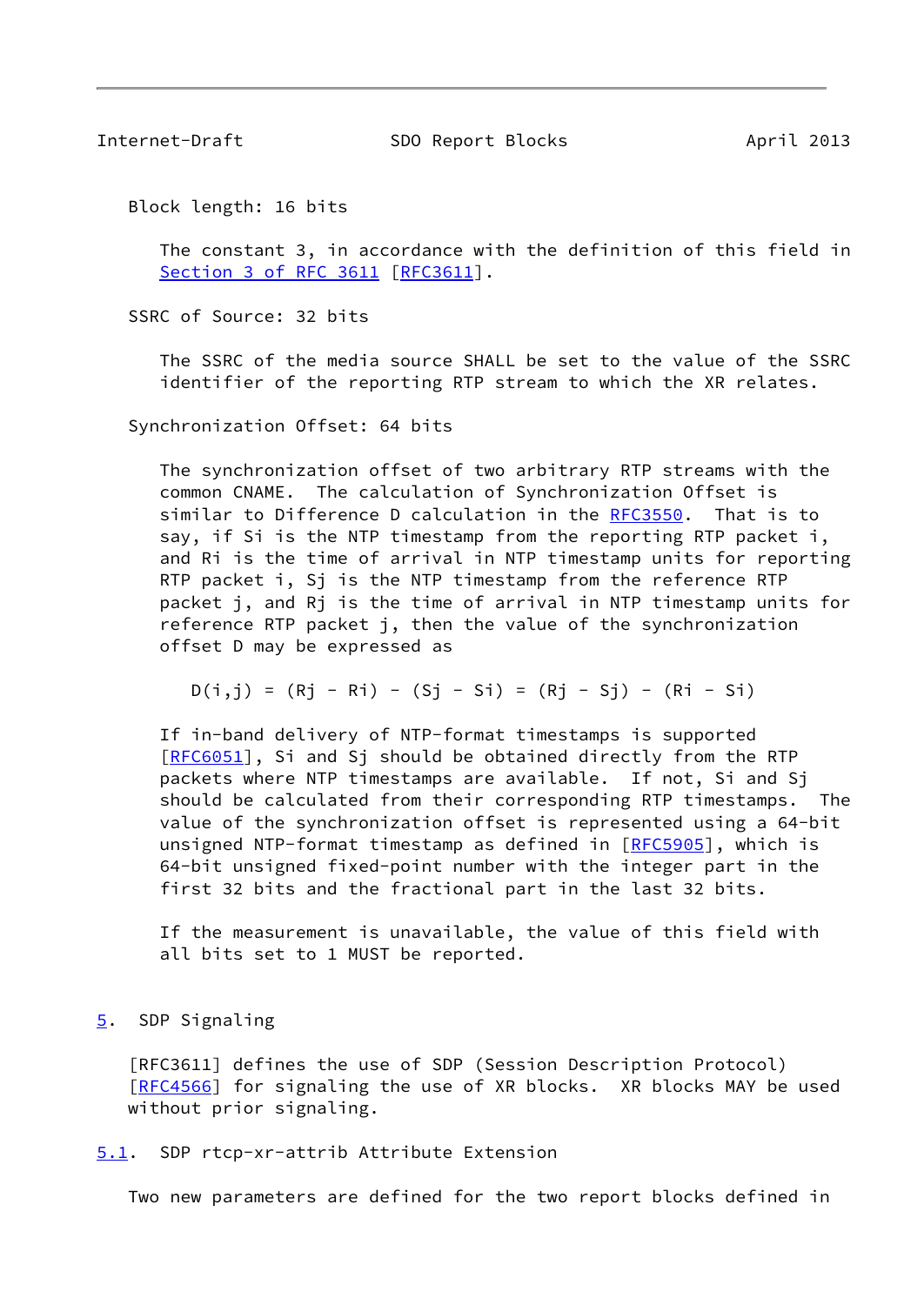this document to be used with Session Description Protocol (SDP) [\[RFC4566](https://datatracker.ietf.org/doc/pdf/rfc4566)] using the Augmented Backus-Naur Form (ABNF) [[RFC5234](https://datatracker.ietf.org/doc/pdf/rfc5234)].

| Asaeda, et al. | Expires October 3, 2013 |  | [Page 9] |
|----------------|-------------------------|--|----------|
|----------------|-------------------------|--|----------|

<span id="page-10-1"></span>

Internet-Draft SDO Report Blocks April 2013

 They have the following syntax within the "rtcp-xr" attribute [\[RFC3611](https://datatracker.ietf.org/doc/pdf/rfc3611)]:

 xr-format = xr-rfisd-block / xr-rfso-block

 xr-rfisd-block = " init-syn-delay" xr-rfso-block = " syn-offset"

Refer to Section [5.1 of RFC 3611](https://datatracker.ietf.org/doc/pdf/rfc3611#section-5.1) [\[RFC3611](https://datatracker.ietf.org/doc/pdf/rfc3611)] for a detailed description and the full syntax of the "rtcp-xr" attribute.

<span id="page-10-0"></span>[5.2](#page-10-0). Offer/Answer Usage

When SDP is used in offer-answer context, the SDP Offer/Answer usage defined in [[RFC3611\]](https://datatracker.ietf.org/doc/pdf/rfc3611) applies.

<span id="page-10-2"></span>[6](#page-10-2). IANA Considerations

 New report block types for RTCP XR are subject to IANA registration. For general guidelines on IANA allocations for RTCP XR, refer to Section [6.2 of \[RFC3611\]](https://datatracker.ietf.org/doc/pdf/rfc3611#section-6.2).

 This document assigns two new block type values in the RTCP XR Block Type Registry:

| Name:                | <b>RFISD</b>    |                                                           |  |  |
|----------------------|-----------------|-----------------------------------------------------------|--|--|
|                      |                 | Long Name: RTP Flows Initial Synchronization Delay        |  |  |
| Value                | <rfisd></rfisd> |                                                           |  |  |
| Reference: Section 3 |                 |                                                           |  |  |
|                      |                 |                                                           |  |  |
| Name:                | <b>RFSO</b>     |                                                           |  |  |
|                      |                 | Long Name: RTP Flows Synchronization Offset Metrics Block |  |  |
| Value                | <rfs0></rfs0>   |                                                           |  |  |
| Reference: Section 4 |                 |                                                           |  |  |
|                      |                 |                                                           |  |  |

This document also registers two new SDP [\[RFC4566](https://datatracker.ietf.org/doc/pdf/rfc4566)] parameters for the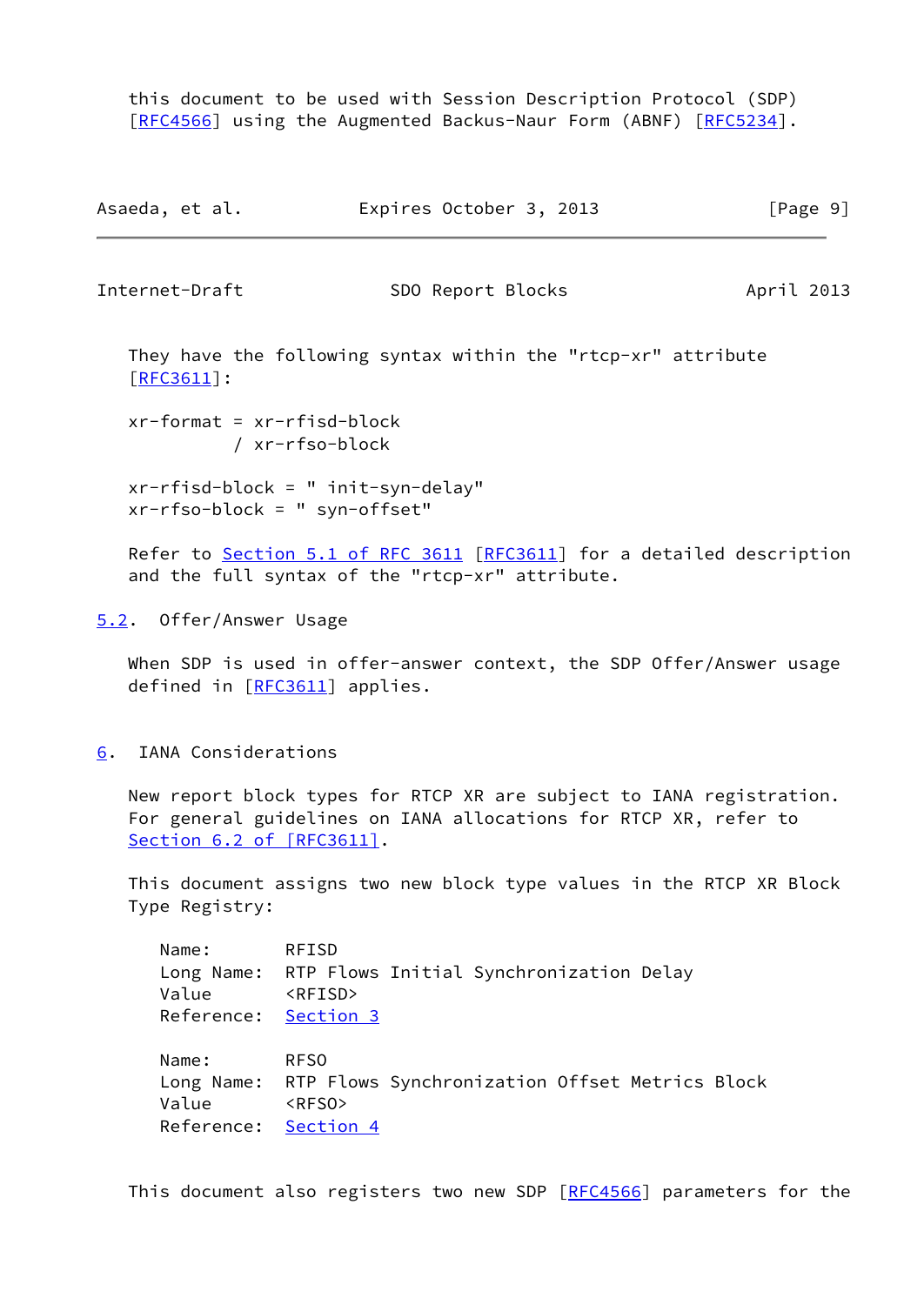"rtcp-xr" attribute in the RTCP XR SDP Parameters Registry:

- \* "xr-rfisd "
- \* "xr-rfso"

The contact information for the registrations is:

Asaeda, et al. **Expires October 3, 2013** [Page 10]

<span id="page-11-1"></span>Internet-Draft SDO Report Blocks April 2013

 Qin Wu sunseawq@huawei.com 101 Software Avenue, Yuhua District Nanjing, Jiangsu 210012, China

<span id="page-11-0"></span>[7](#page-11-0). Security Considerations

 The new RTCP XR report blocks proposed in this document introduces no new security considerations beyond those described in [[RFC3611](https://datatracker.ietf.org/doc/pdf/rfc3611)].

<span id="page-11-2"></span>[8](#page-11-2). Acknowledgements

 The authors would like to thank Bill Ver Steeg, David R Oran, Ali Begen, Colin Perkins, Roni Even, Kevin Gross, Jing Zhao, Fernando Boronat Segui, Mario Montagud Climent, Youqing Yang, Wenxiao Yu and Yinliang Hu,Jonathan Lennox for their valuable comments and suggestions on this document.

- <span id="page-11-3"></span>[9](#page-11-3). References
- <span id="page-11-4"></span>[9.1](#page-11-4). Normative References
	- [RFC2119] Bradner, S., "Key words for use in RFCs to Indicate Requirement Levels", [BCP 14](https://datatracker.ietf.org/doc/pdf/bcp14), [RFC 2119](https://datatracker.ietf.org/doc/pdf/rfc2119), March 1997.
	- [RFC3550] Schulzrinne, H., Casner, S., Frederick, R., and V. Jacobson, "RTP: A Transport Protocol for Real-Time Applications", STD 64, [RFC 3550](https://datatracker.ietf.org/doc/pdf/rfc3550), July 2003.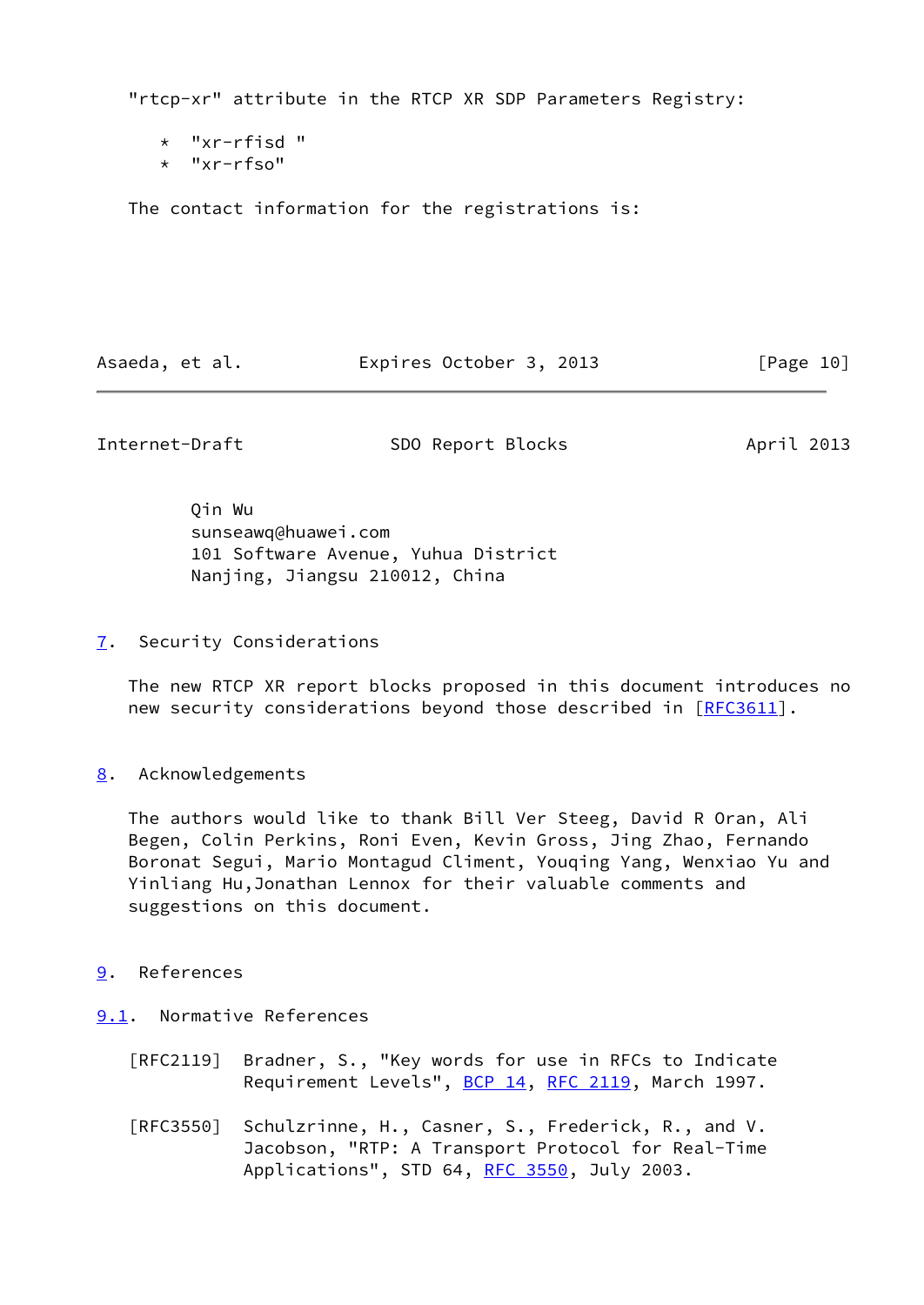- [RFC3611] Friedman, T., Caceres, R., and A. Clark, "RTP Control Protocol Extended Reports (RTCP XR)", [RFC 3611](https://datatracker.ietf.org/doc/pdf/rfc3611), November 2003.
- [RFC4566] Handley, M., Jacobson, V., and C. Perkins, "SDP: Session Description Protocol", [RFC 4566](https://datatracker.ietf.org/doc/pdf/rfc4566), July 2006.
- [RFC5234] Crocker, D. and P. Overell, "Augmented BNF for Syntax Specifications: ABNF", STD 68, [RFC 5234](https://datatracker.ietf.org/doc/pdf/rfc5234), January 2008.
- [RFC5905] Mills, D., Martin, J., Burbank, J., and W. Kasch, "Network Time Protocol Version 4: Protocol and Algorithms Specification", [RFC 5905,](https://datatracker.ietf.org/doc/pdf/rfc5905) June 2010.
- [RFC6051] Perkins, C. and T. Schierl, "Rapid Synchronisation of RTP Flows", [RFC 6051,](https://datatracker.ietf.org/doc/pdf/rfc6051) November 2010.

|  | Asaeda, et al. | Expires October 3, 2013 | [Page 11] |
|--|----------------|-------------------------|-----------|
|--|----------------|-------------------------|-----------|

<span id="page-12-1"></span>Internet-Draft SDO Report Blocks April 2013

- [RFC6190] Wenger, S., Wang, Y., Schierl, T., and A. Eleftheriadis, "RTP Payload Format for Scalable Video Coding", [RFC 6190,](https://datatracker.ietf.org/doc/pdf/rfc6190) May 2011.
- [RFC6776] Wu, Q., "Measurement Identity and information Reporting using SDES item and XR Block", [RFC 6776](https://datatracker.ietf.org/doc/pdf/rfc6776), August 2012.

<span id="page-12-0"></span>[9.2](#page-12-0). Informative References

- [RFC6390] Clark, A. and B. Claise, "Guidelines for Considering New Performance Metric Development", [RFC 6390,](https://datatracker.ietf.org/doc/pdf/rfc6390) October 2011.
- [RFC6792] Wu, Q., "Guidelines for Use of the RTP Monitoring Framework", [RFC 6792,](https://datatracker.ietf.org/doc/pdf/rfc6792) November 2012.
- <span id="page-12-3"></span> [TR-126] BBF Forum, "Triple-play Services Quality of Experience (QoE) Requirements", December 2006.
- [Y.1540] ITU-T, "ITU-T Rec. Y.1540, IP packet transfer and availability performance parameters", November 2007.

<span id="page-12-2"></span>[Appendix A.](#page-12-2) Metrics represented using [RFC6390](https://datatracker.ietf.org/doc/pdf/rfc6390) Template

RFC EDITOR NOTE: please change XXXX in [RFCXXXX] by the new RFC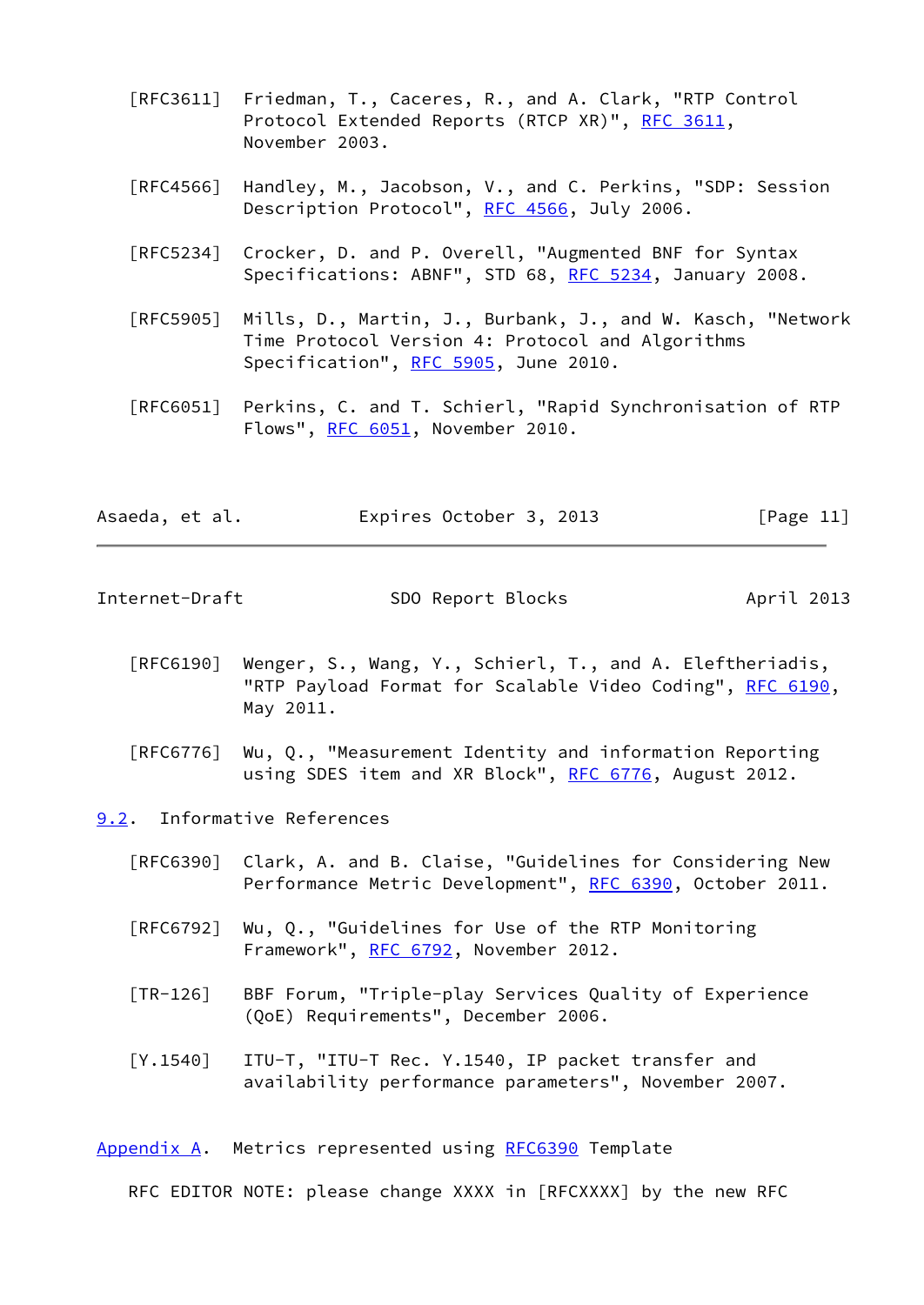number, when assigned.

- a. Initial Synchronization Delay Metric
	- \* Metric Name: RTP Initial Synchronization Delay
	- \* Metric Description: See [Section 2.1](#page-4-1),Initial Synchronization Delay term [RFCXXXX].
	- \* Method of Measurement or Calculation: See [section 3.2](#page-5-2), Initial Synchronization Delay definition [RFCXXXX].
	- \* Units of Measurement: See [section 3.2](#page-5-2), Initial Synchronization Delay definition [RFCXXXX].
	- \* Measurement Point(s) with Potential Measurement Domain: See [section 3,](#page-4-2) 1st paragraph [RFCXXXX].
	- \* Measurement Timing: See [section 3,](#page-4-2) 2nd paragraph [RFCXXXX] for measurement timing and [section 3.2](#page-5-2) [RFCXXXX] for Interval Metric flag.

| Asaeda, et al. | Expires October 3, 2013 | [Page 12] |
|----------------|-------------------------|-----------|
|                |                         |           |

<span id="page-13-0"></span>Internet-Draft SDO Report Blocks April 2013

- \* Use and applications: See [section 1.4](#page-2-4) [RFCXXXX].
- \* Reporting model: See [RFC3611.](https://datatracker.ietf.org/doc/pdf/rfc3611)
- b. Synchronization Offset Metric
	- \* Metric Name: RTP Synchronization Offset Delay
	- \* Metric Description: See **[Section 2.1](#page-4-1)**, Synchronization Offset term [RFCXXXX].
	- \* Method of Measurement or Calculation: See [section 4.2](#page-8-0), Initial Synchronization Delay definition definition [RFCXXXX].
	- \* Units of Measurement: See [section 4.2](#page-8-0), Initial Synchronization Delay definition definition [RFCXXXX].
	- \* Measurement Point(s) with Potential Measurement Domain: See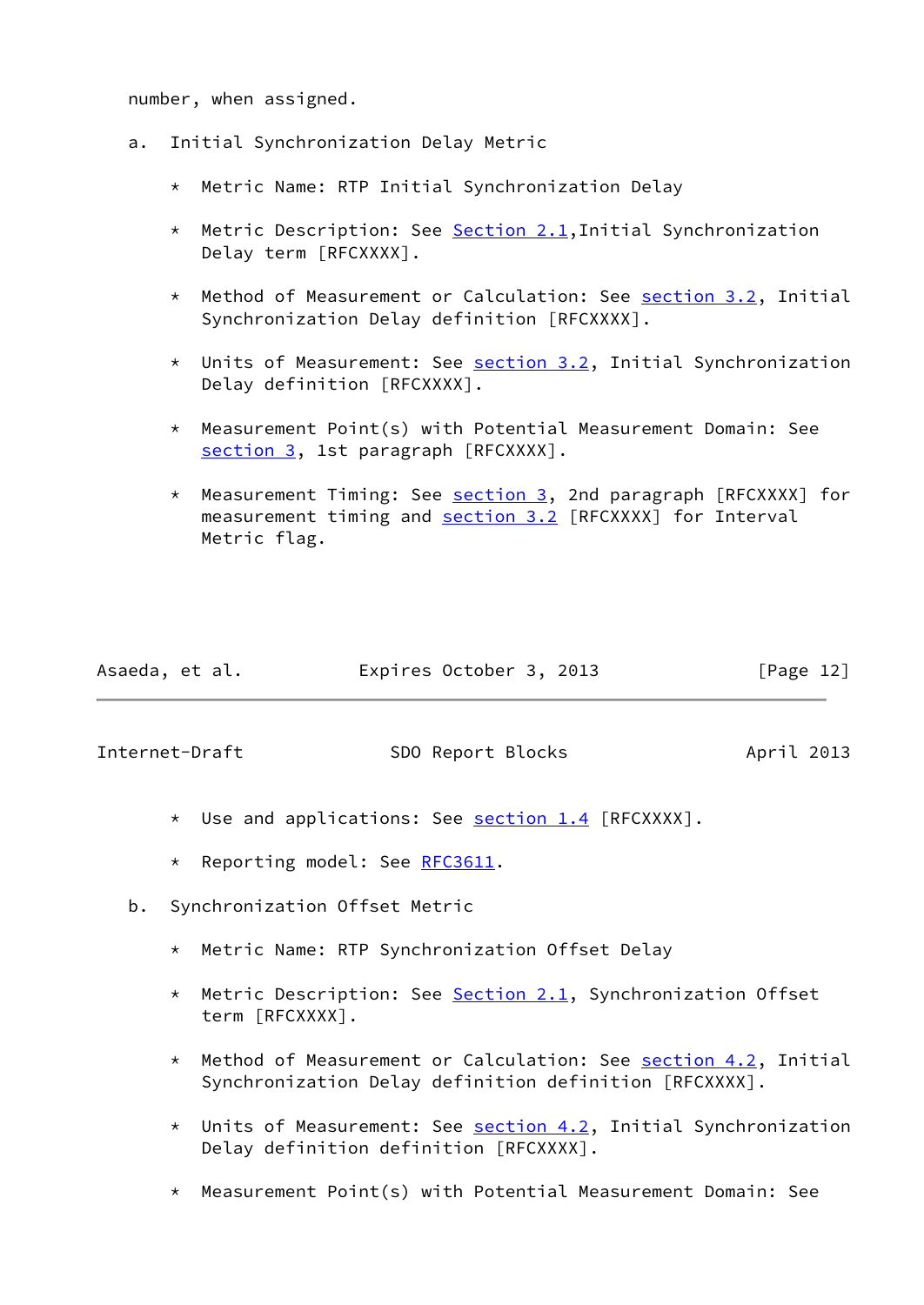[section 4,](#page-7-0) 2nd paragraph [RFCXXXX].

- \* Measurement Timing: See [section 4,](#page-7-0) 3rd paragraph [RFCXXXX] for measurement timing and [section 4.2](#page-8-0) [RFCXXXX] for Interval Metric flag.
- \* Use and applications: See [section 1.4](#page-2-4) [RFCXXXX].
- \* Reporting model: See [RFC3611.](https://datatracker.ietf.org/doc/pdf/rfc3611)

<span id="page-14-0"></span>[Appendix B.](#page-14-0) Change Log

Japan

 Note to the RFC-Editor: please remove this section prior to publication as an RFC.

<span id="page-14-1"></span>[B.1](#page-14-1). [draft-ietf-xrblock-rtcp-xr-syncronization-03](https://datatracker.ietf.org/doc/pdf/draft-ietf-xrblock-rtcp-xr-syncronization-03)

The following are the major changes compared to previous version:

 Remove the need to signal the reference source in the synchronisation offset metrics RTCP XR report. Apply [RFC6390](https://datatracker.ietf.org/doc/pdf/rfc6390) template to metrics in the appendix. Other editorial changes to get inline with other XRBLOCK drafts.

## <span id="page-14-2"></span>[B.2](#page-14-2). [draft-ietf-xrblock-rtcp-xr-syncronization-02](https://datatracker.ietf.org/doc/pdf/draft-ietf-xrblock-rtcp-xr-syncronization-02)

The following are the major changes compared to previous version:

<span id="page-14-3"></span>

| Asaeda, et al.                                                     | Expires October 3, 2013                                          | [Page $13$ ] |
|--------------------------------------------------------------------|------------------------------------------------------------------|--------------|
| Internet-Draft                                                     | SDO Report Blocks                                                | April 2013   |
| IETF85 meeting                                                     | Editorial change based on comments raised on the list and in the |              |
| Authors' Addresses                                                 |                                                                  |              |
| Hitoshi Asaeda<br>4-2-1 Nukui-Kitamachi<br>Koganei, Tokyo 184-8795 | National Institute of Information and Communications Technology  |              |